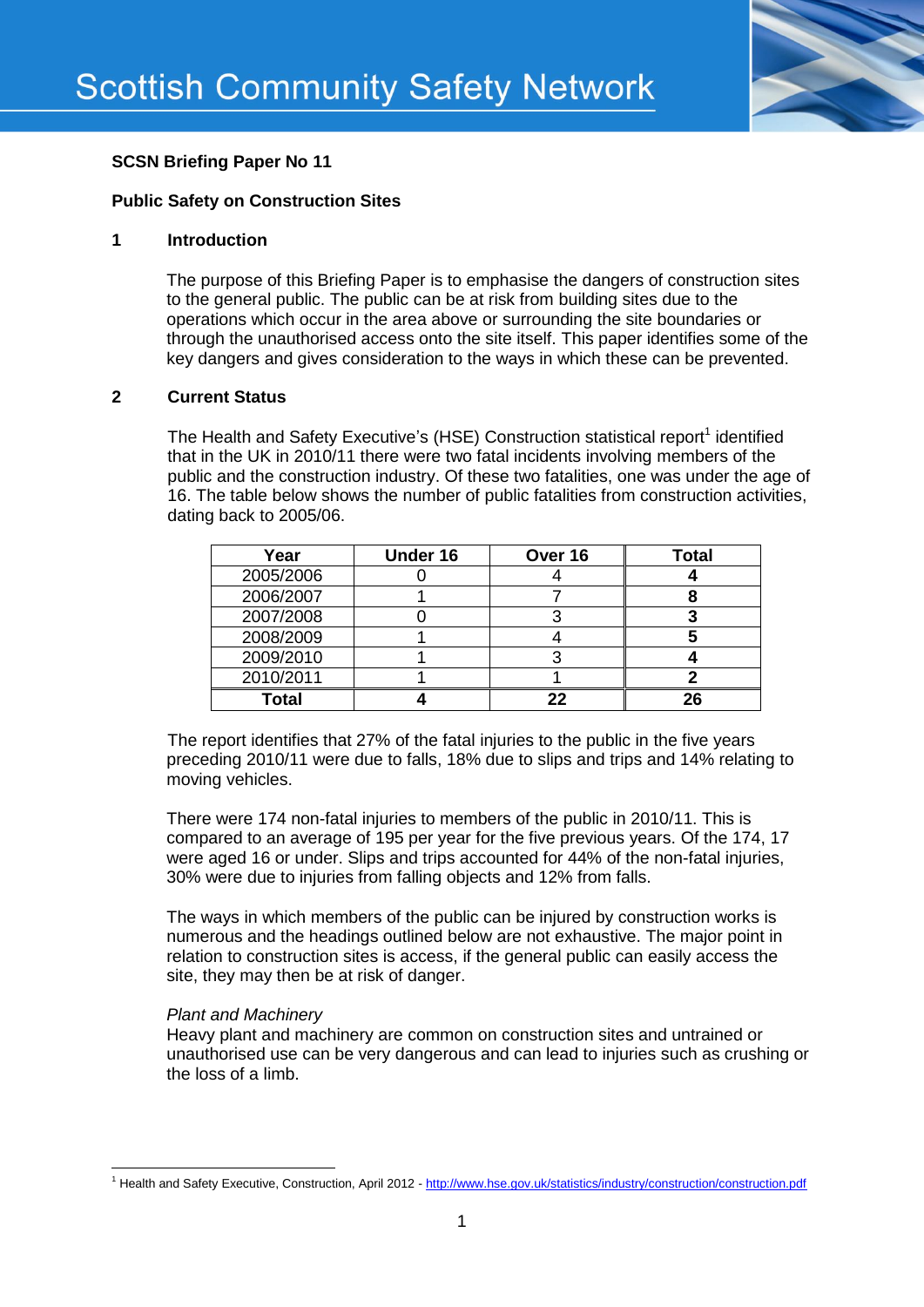### *Scaffolding and Access Equipment*

The use of scaffolding for construction is essential, however, it provides access to higher levels and can lead to falls from height if accessed without training or supervision. Members of the public may be injured when outside of construction site boundaries from equipment falling from gaps in the scaffolding or being struck during erection or dismantling.

#### *Moving Vehicles*

The high number of vehicles arriving, departing and being utilised on a site can pose a danger to the general public, especially at its entrance/exit.

#### *Openings and Excavations*

Excavations in the ground can lead to falls from height and may also be a risk of drowning if the excavation has filled with rain water.

#### *Stacking and Storage*

Construction sites often store large quantities of equipment which is often stacked. These storage areas can be unsafe as pallets and their loads may fall causing crushing or head injuries.

#### *Electricity and other Energy Sources*

There is a requirement for sources of electricity across construction site and these can be dangerous to unauthorised people. In addition, gas canisters are regularly stored onsite and can be at risk of explosions if tampered with.

#### *Hazardous Substances*

There can be large quantities of hazardous substances stored on building sites which may cause ill health if inhaled, ingested or absorbed through the skin. Furthermore, these substances can often be flammable or explosive and may cause toxic fumes if burnt.

#### *Dust, Noise and Vibration*

These can be problematic if work is being carried out in built up areas or when construction is being carried out on an occupied site.

## *Slips, Trips and Falls*

The uneven surfaces and quantity of equipment on a building site make it hazardous for trip and falls. Additionally, the nature of a building site means that there is likely to be large quantities of mud which may be slippery and may also be carried outside of the construction site on boots or vehicle wheels. This will mean that there are risks outside of the boundary of the site as well.

#### *Diseases*

Leptospirosis, also known as Weil's Disease, can be contracted through contact with water which is contaminated with rat urine. This can be an issue on building sites due to the build-up of water within excavations, ponds etc.

#### **3 Key Considerations**

Children and young people are often drawn to construction sites as they appear to be exciting places to play and adults can often utilise construction sites as a short cut to their destination. Furthermore, the presence of tools and building equipment may lead to construction sites being accessed by potential thieves. The public often access sites once the work force have left, which means that they are extremely vulnerable as there is no-one around to help should an accident occur. There is the potential in certain areas where construction works are being undertaken that the level of anti-social behaviour complaints can rise. These complaints can relate to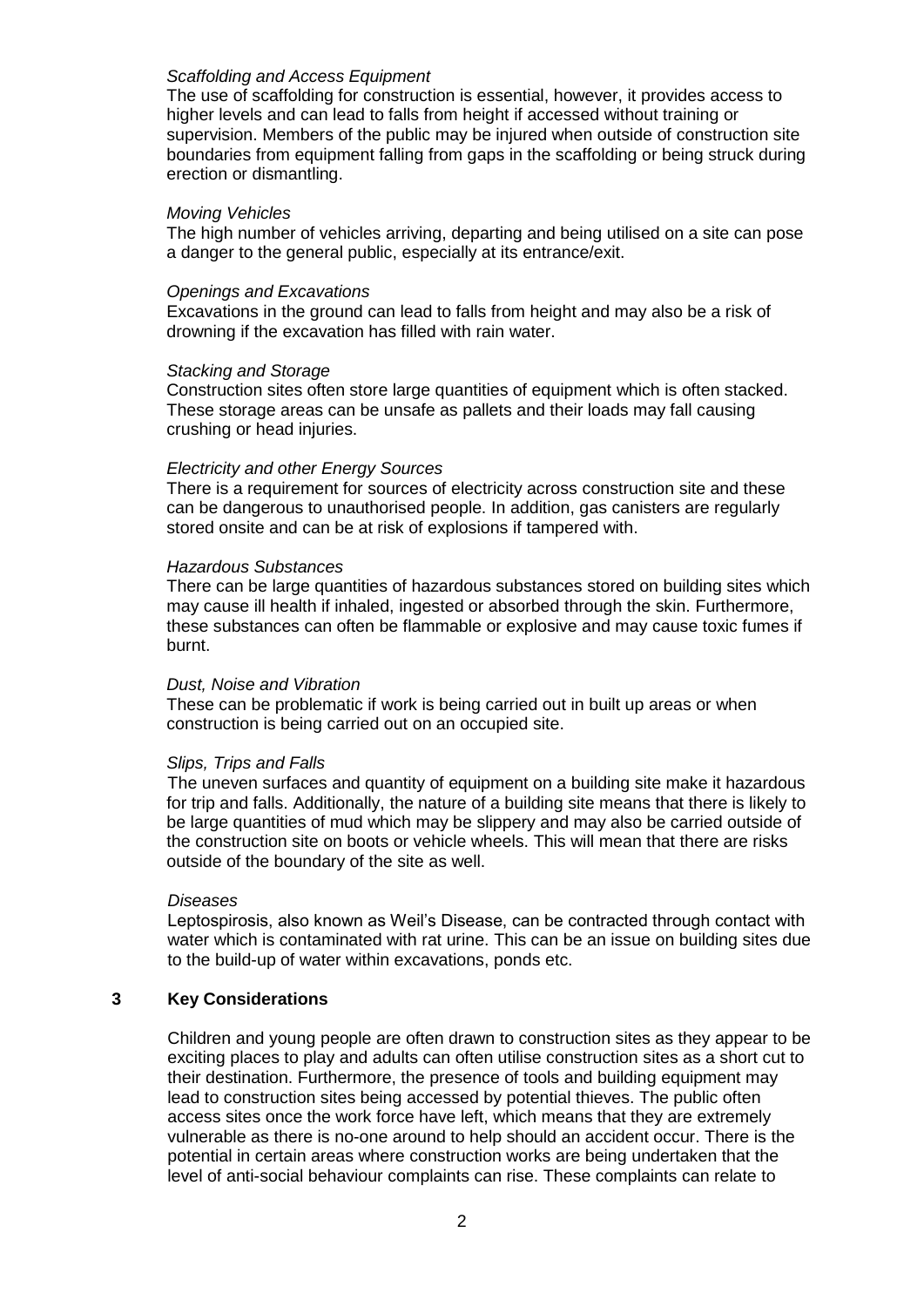either the noise or disruption caused by the actual works or the presence of unauthorised people on the site who may be causing a disturbance.

Education into the dangers of construction sites is extremely important. To facilitate increased awareness, a number of construction companies have now begun to organise educational visits to schools in the vicinity of a construction site. In addition, the construction sector has developed a programme of engagement through the Considerate Constructors Scheme.

## *Considerate Constructors Scheme*

The Considerate Constructor's Scheme (CCS) was set up in 1997 to help improve the relationship between construction companies and their neighbours, the general public and the environment. The scheme sets out a code of considerate practice which consists of the following sections:

- Considerate
- Environment
- Appearance
- Good Neighbour
- **Respectful**
- Safety
- Responsible
- Accountable

Ivor Goodsite is the CCS's mascot which is used to engage with young people to encourage safety around construction sites. The website provides games and quizzes for children regarding construction safety and also provides details to adults on how to become involved in promoting the safety message.



## *Site Perimeter and Risk Prevention*

The HSE publication<sup>2</sup> "Protecting the Public" provides guidance on how to carryout construction works whilst minimising the risks to the general public. The document highlights the importance of a safe and secure site perimeter as this reduces the risk of unauthorised people from accessing the site. Additional safety advice provided in the document includes:

- The use of clear signage
- Carrying out work at times of the day when it is less busy  $\bullet$
- Using alternatives to scaffolding  $\bullet$
- The secure storage of machinery keys
- The use of less hazardous materials
- The use of noise and dust suppressors
- The segregation of pedestrian and vehicular access and the use of a **Banksman**
- Liaising with local schools and tenants associations to highlight the key dangers and promote safety

## *Legal Requirements*

**.** 

The legislation listed below set out provisions for the safety of the public on construction sites.

<sup>&</sup>lt;sup>2</sup> Health and Safety Executive, Protecting the Public, September 2009 - <http://www.hse.gov.uk/pubns/priced/hsg151.pdf>